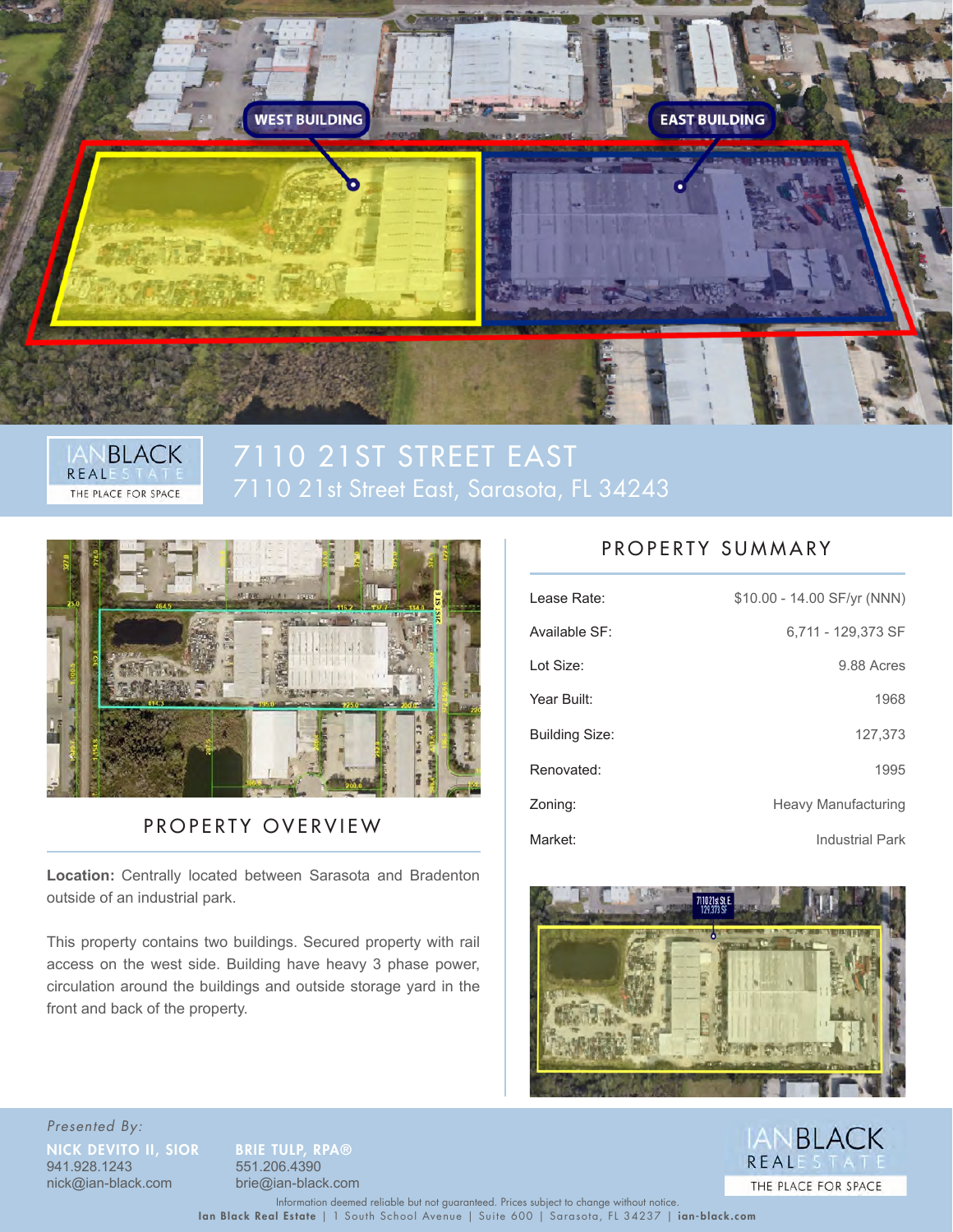# Industrial Property For Lease West Building

## 7110 21st Street East

7110 21st Street East, Sarasota, FL 34243



Presented By: NICK DEVITO II, SIOR BRIE TULP, RPA® 941.928.1243 551.206.4390

nick@ian-black.com brie@ian-black.com



Ian Black Real Estate | 1 South School Avenue | Suite 600 | Sarasota, FL 34237 | ian-black.com Information deemed reliable but not guaranteed. Prices subject to change without notice.